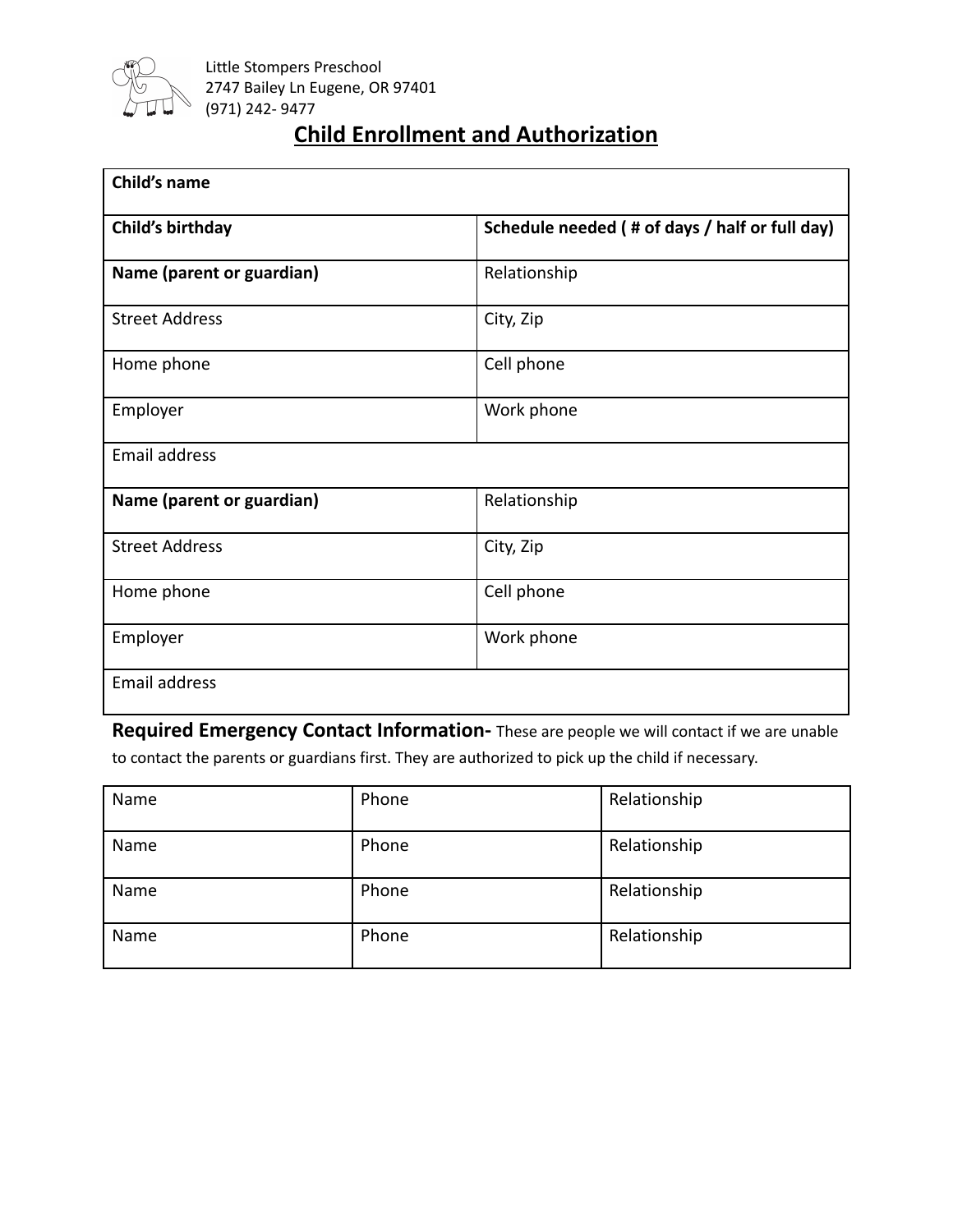

## **Medical and Dental Information**

| Insurance Provider and Policy Information (if applicable)                                           |                |  |
|-----------------------------------------------------------------------------------------------------|----------------|--|
| Primary Physician Name                                                                              | Phone          |  |
| Dental Provider (if applicable)                                                                     | Phone          |  |
| <b>Preferred Hospital</b>                                                                           | <b>Address</b> |  |
| Does your child have any allergies?                                                                 |                |  |
| Does your child currently take any medications or have a health condition we should be aware<br>of? |                |  |

I hereby grant permission for Kelsey Winegar or her staff to take whatever steps may be necessary to obtain medical care if warranted. These steps may include but are not limited to the following:

- 1. Attempt to contact a parent or guardian.
- 2. Attempt to contact the child's physician.
- 3. Attempt to contact a parent/ guardian through any of the persons listed on the emergency information form you completed for us.
- 4. If we cannot contact you or your child's physician, we will do any or all of the following:
	- a. Call another physician or paramedics
	- b. Call an ambulance
	- c. Have the child taken to an emergency hospital in the company of the provider or a staff member
- 5. Any expenses under number 4, above, will be borne by the child's family.

| Parent/ Guardian Signature | Date |
|----------------------------|------|
|                            |      |
| Parent/ Guardian Signature | Date |